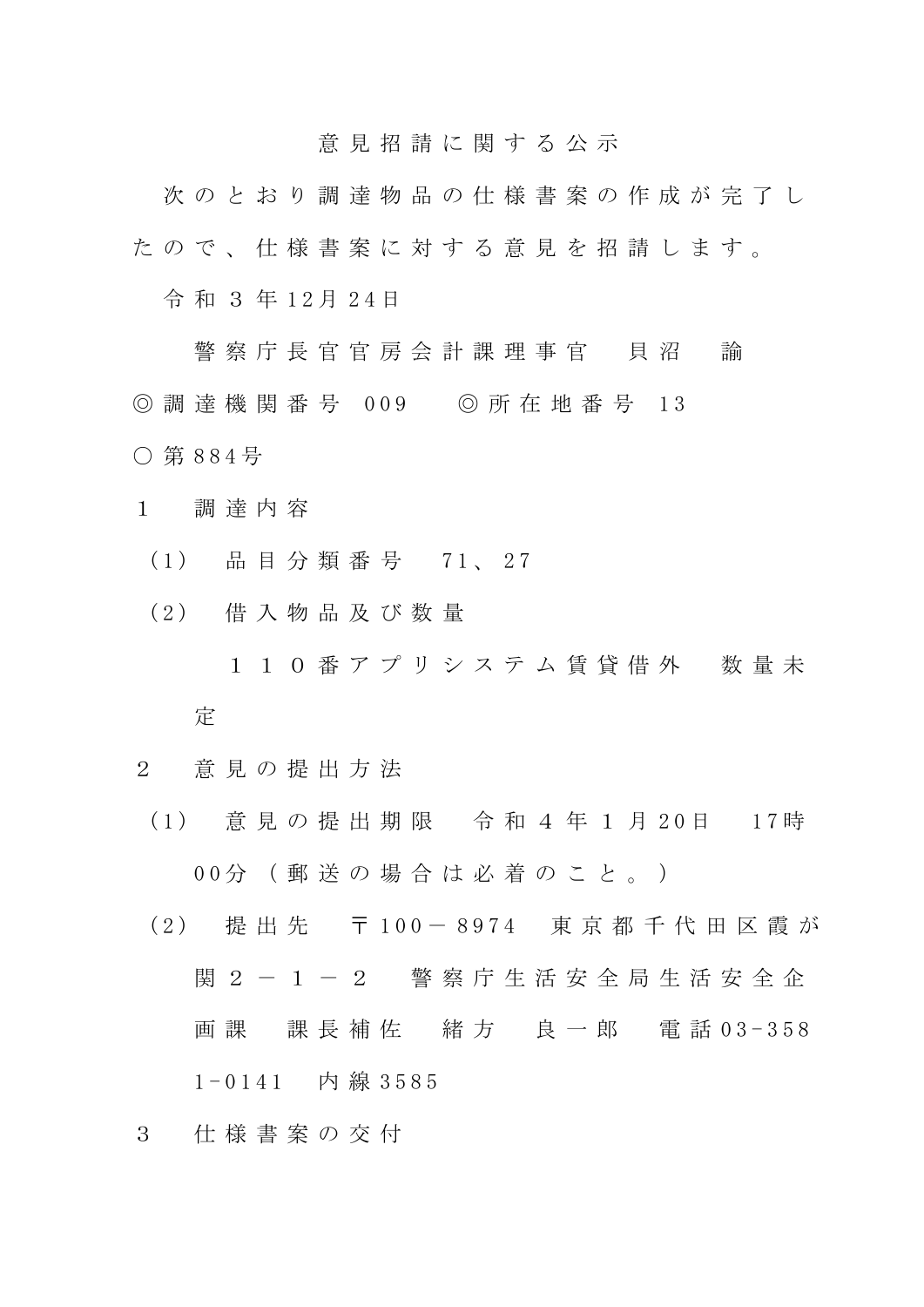- ( 1 ) 交 付 期 間 令 和 3 年 1 2 月 2 4 日 か ら 令 和 4 年 1 月 20日まで。
- (2) 交付方法 本公告日から調達ポータル上に て ダ ウ ン ロ ー ド 可 能 。

 $h$ ttps://www.p-portal.go.jp/pps-web-biz / U A A 0 1 / O A A 0 1 0 1

- 4 S u m m a r y
	- (1) Classification of the products to be p r o c u r e d : 71, 27
	- (2) Nature and quantity of the products to be purchased: Lease of Emergency call ap p l i c a t i on system for mobile phone and o - ther, Quantity is undecided
	- (3) Time-limit for the submission of comments: 17:00 20 Junuary, 2022
	- $(4)$  Contact point for the notice:
		- OGATA Ryoichiro, Community Safety Planning Division, Community Safety Bureau, National Police Agency,  $2-1-2$  Kasumigaseki Chiyodaku Tokyo 100-8974 Japan. TEL